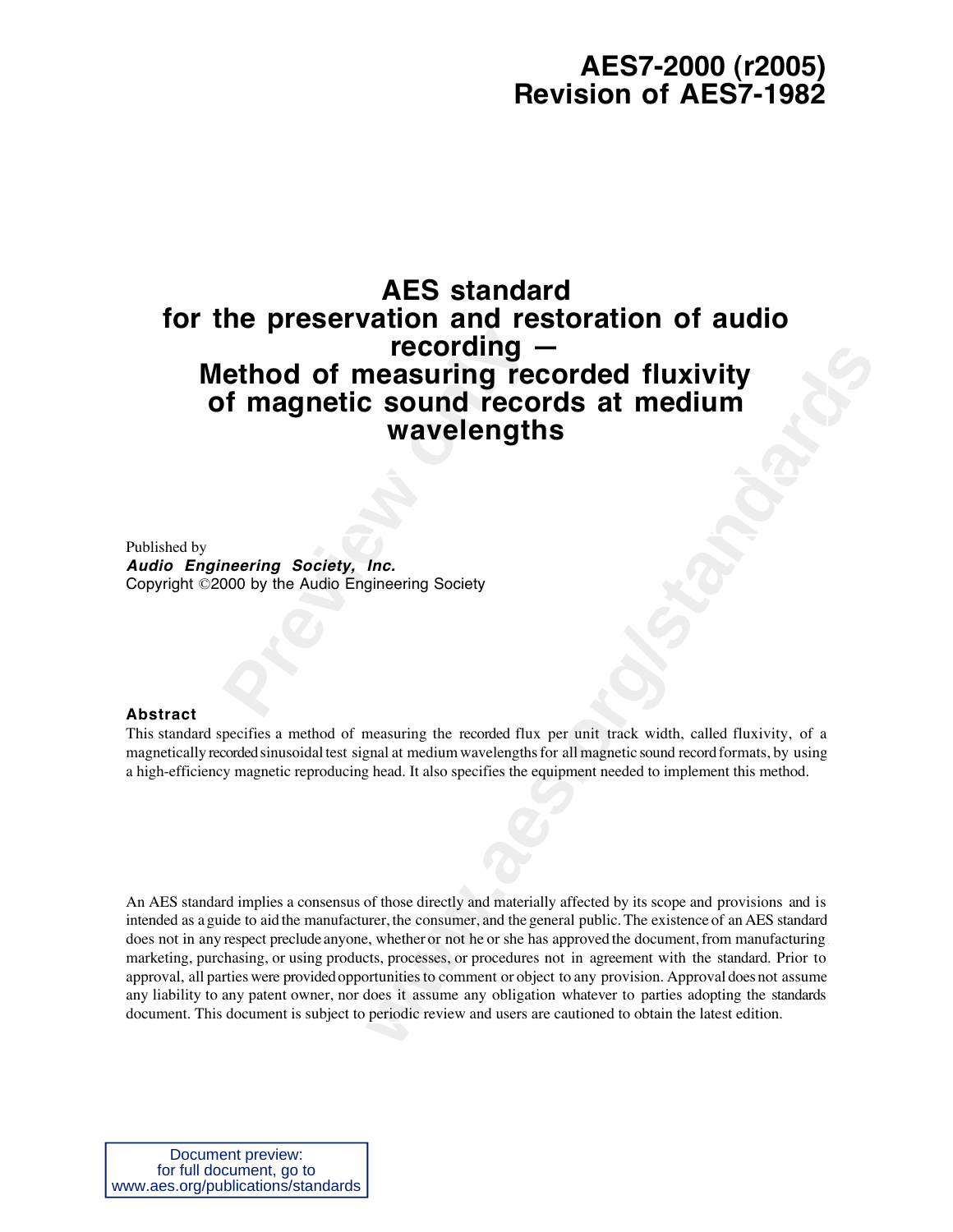# **Contents**

| <b>May 18</b> |
|---------------|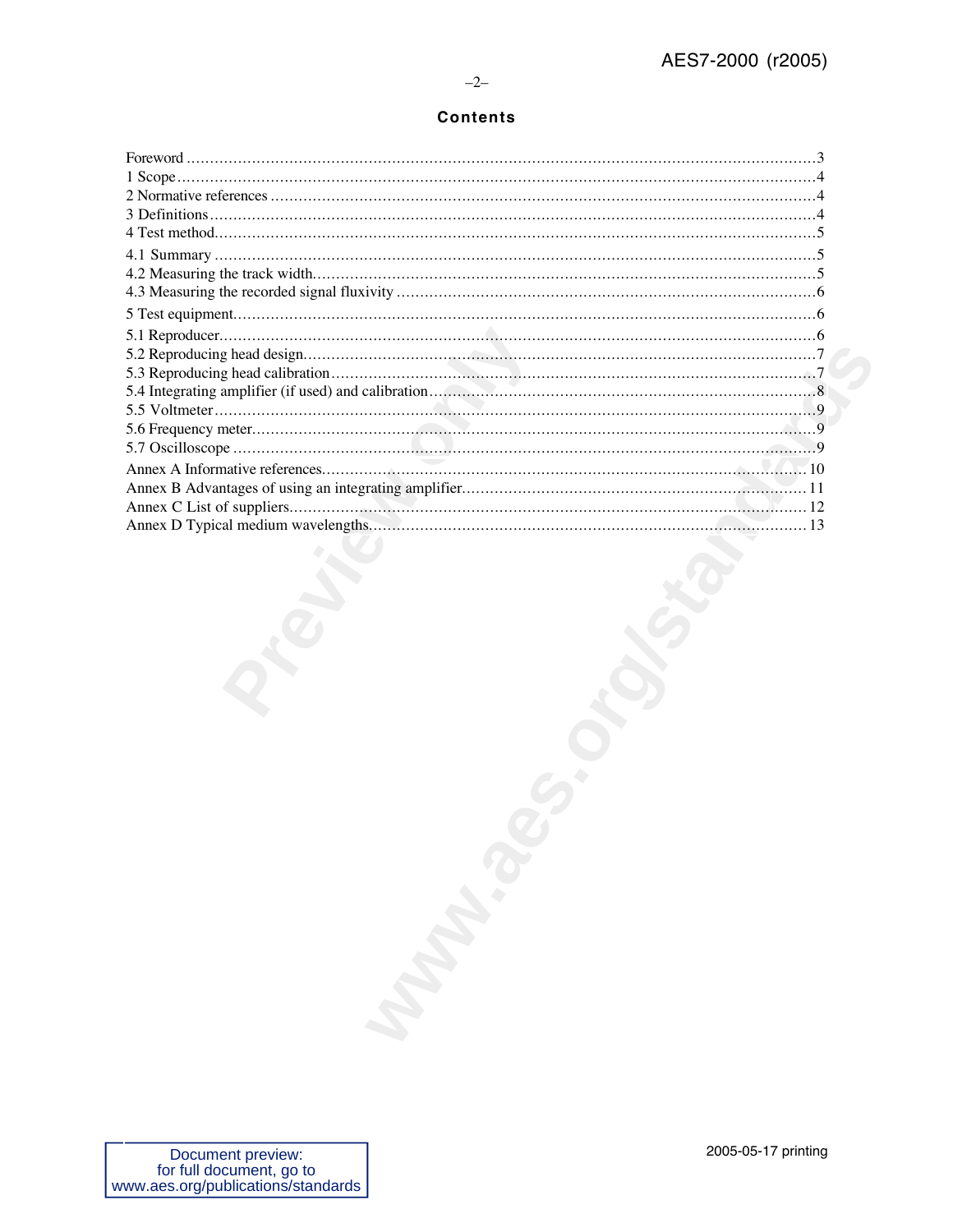# –3–

# **Foreword**

[This foreword is not a part of *AES standard for the preservation and restoration of audio recording — Method of measuring recorded fluxivity of magnetic sound records at medium wavelengths,* AES7-2000.]

This standard is a revision of the Audio Engineering Society standard AES7-1982. In addition to editorial revisions, the subclause "Measuring the fluxivity by electronic integration" has been added. The revision has been made by a writing group of the SC-03-01 Working Group on Analog Recording of the SC-03 Subcommittee on the Preservation and Restoration of Audio Recordings. J. G. McKnight headed the writing group which consisted of Lowell Cross, Beverley R. Gooch, Frederick J. Kolb, Jr., John G. (Jay) McKnight, Greg Orton, Werner Singhoff, and John M. Woodgate.

The knowledge of the recorded signal amplitude on a magnetic record (which may be in the form of a tape, a disk, or a perforated film) has several practical uses:

a) determining and standardizing references for the levels of audio programs on these magnetic records; b) specifying the recording-performance properties of magnetic media (for example, the distortion versus flux, and so on);

c) measuring and specifying the sensitivity of reproducing heads (and also, by reciprocity, recording heads).

film) has several practical uses:<br>
rmining and standardizing references for the levels c<br>
cifying the recording-performance properties of mag<br>
and so on);<br>
surring and specifying the sensitivity of reproducing h<br>
or specif The quantity for specifying the recorded signal is the short-circuit magnetic flux per unit track width, called fluxivity. Several possible methods exist for measuring tape flux (see annex A, references 1 and 2), but the measurement given here involves only the use of a calibrated ring-core head, which is described in annex A, reference 3.

Note that the present standard measurement is only for medium wavelengths. A further standard method would be necessary for measuring short-circuit flux at long wavelengths and at short wavelengths — that is, the frequency response of the flux on a magnetic record.

The technique utilizing a calibrated ring-core head to measure directly the flux at medium wavelengths is superior to the transfer to dc and magnetometer, and to the single-turn head used in the past for several reasons:

a) the ring-core head is easily manufactured using highly perfected commercial methods;

b) the transducer (head) is commercially available to any laboratory at a reasonable cost;

c) it is easily used and requires no specialized auxiliary equipment, although the standards committee also recommends using a simple integrating amplifier (described in 5.4);

d) the errors inherent in making the transfer recording which is necessary for a magnetometer measurement are eliminated, since no transfer is required.

Recently published research (see annex A, reference 4) has shown that the calibrated high-efficiency ring-core method of measurement gives results that are identical to measurements made by the transfer-to-dc method given in the German standard (see annex A, reference 2), but that earlier (1957) German measurements are 10 % in error, so that most commercially available calibration tapes identified as 320 nWb/m are actually 290 nWb/m.

ting references for the levels of audio programs on these magnetic records;<br>riformance properties of magnetic media (for example, the distortion versus<br>e sensitivity of reproducing heads (and also, by reciprocity, recordin The previous version of this standard, AES7-1982, was an editorial revision of American National Standard S4.6- 1972, which was originally published as IEEE Standard 347-1972 by the Institute of Electrical and Electronics Engineers. As published in 1972, this standard represented the joint efforts of the Recording and Reproducing Standards Subcommittee of the Standards Committee of the IEEE Group on Audio and Electroacoustics, and the Sound Engineering Committee of the Society of Motion Picture and Television Engineers. It was originally prepared by a SMPTE ad hoc committee as a method of measurement of flux on magnetic sound tracks used in motion-picture films, and it was later modified for measurement of recorded flux in any form of magnetic sound record at medium wavelengths.

J. G. McKnight, Chair, SC-03-01 1999-08-05